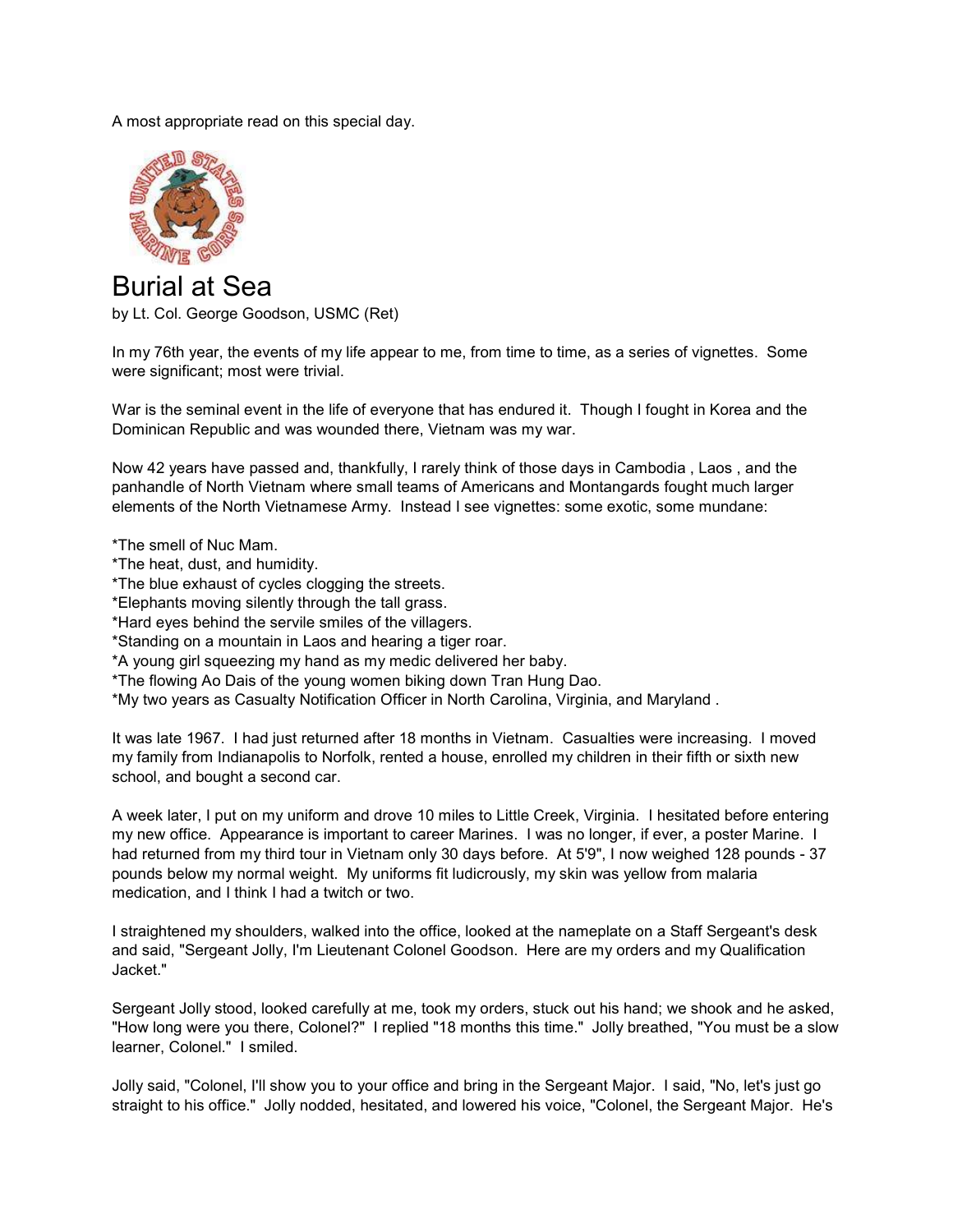been in this job two years. He's packed pretty tight. I'm worried about him." I nodded.

Jolly escorted me into the Sergeant Major's office. "Sergeant Major, this is Colonel Goodson, the new Commanding Officer." The Sergeant Major stood, extended his hand and said, "Good to see you again, Colonel." I responded, "Hello Walt, how are you?" Jolly looked at me, raised an eyebrow, walked out, and closed the door.

I sat down with the Sergeant Major. We had the obligatory cup of coffee and talked about mutual acquaintances. Walt's stress was palpable. Finally, I said, "Walt, what the hell's wrong?" He turned his chair, looked out the window and said, "George, you're going to wish you were back in Nam before you leave here. I've been in the Marine Corps since 1939. I was in the Pacific 36 months, Korea for 14 months, and Vietnam for 12 months. Now I come here to bury these kids. I'm putting my letter in. I can't take it anymore." I said, "OK Walt. If that's what you want, I'll endorse your request for retirement and do what I can to push it through Headquarters Marine Corps."

Sergeant Major Walt Xxxxx retired 12 weeks later. He had been a good Marine for 28 years, but he had seen too much death and too much suffering. He was used up.

Over the next 16 months, I made 28 death notifications, conducted 28 military funerals, and made 30 notifications to the families of Marines that were severely wounded or missing in action. Most of the details of those casualty notifications have now, thankfully, faded from memory. Four, however, remain.

MY FIRST NOTIFICATION My third or fourth day in Norfolk, I was notified of the death of a 19 year old Marine. This notification came by telephone from Headquarters Marine Corps. The information detailed: \*Name, rank, and serial number.

\*Name, address, and phone number of next of kin.

\*Date of and limited details about the Marine's death.

\*Approximate date the body would arrive at the Norfolk Naval Air Station.

\*A strong recommendation on whether the casket should be opened or closed.

The boy's family lived over the border in North Carolina, about 60 miles away. I drove there in a Marine Corps staff car. Crossing the state line into North Carolina, I stopped at a small country store/service station/Post Office. I went in to ask directions.

Three people were in the store. A man and woman approached the small Post Office window. The man held a package. The store owner walked up and addressed them by name, "Hello John. Good morning Mrs. Cooper."

I was stunned. My casualty's next-of-kin's name was John Cooper!

I hesitated, then stepped forward and said, "I beg your pardon. Are you Mr. and Mrs. John Cooper of (address)?

The father looked at me - I was in uniform - and then, shaking, bent at the waist, he vomited. His wife looked horrified at him and then at me. Understanding came into her eyes and she collapsed in slow motion. I think I caught her before she hit the floor.

The owner took a bottle of whiskey out of a drawer and handed it to Mr. Cooper who drank. I answered their questions for a few minutes. Then I drove them home in my staff car. The store owner locked the store and followed in their truck. We stayed an hour or so until the family began arriving.

I returned the store owner to his business. He thanked me and said, "Mister, I wouldn't have your job for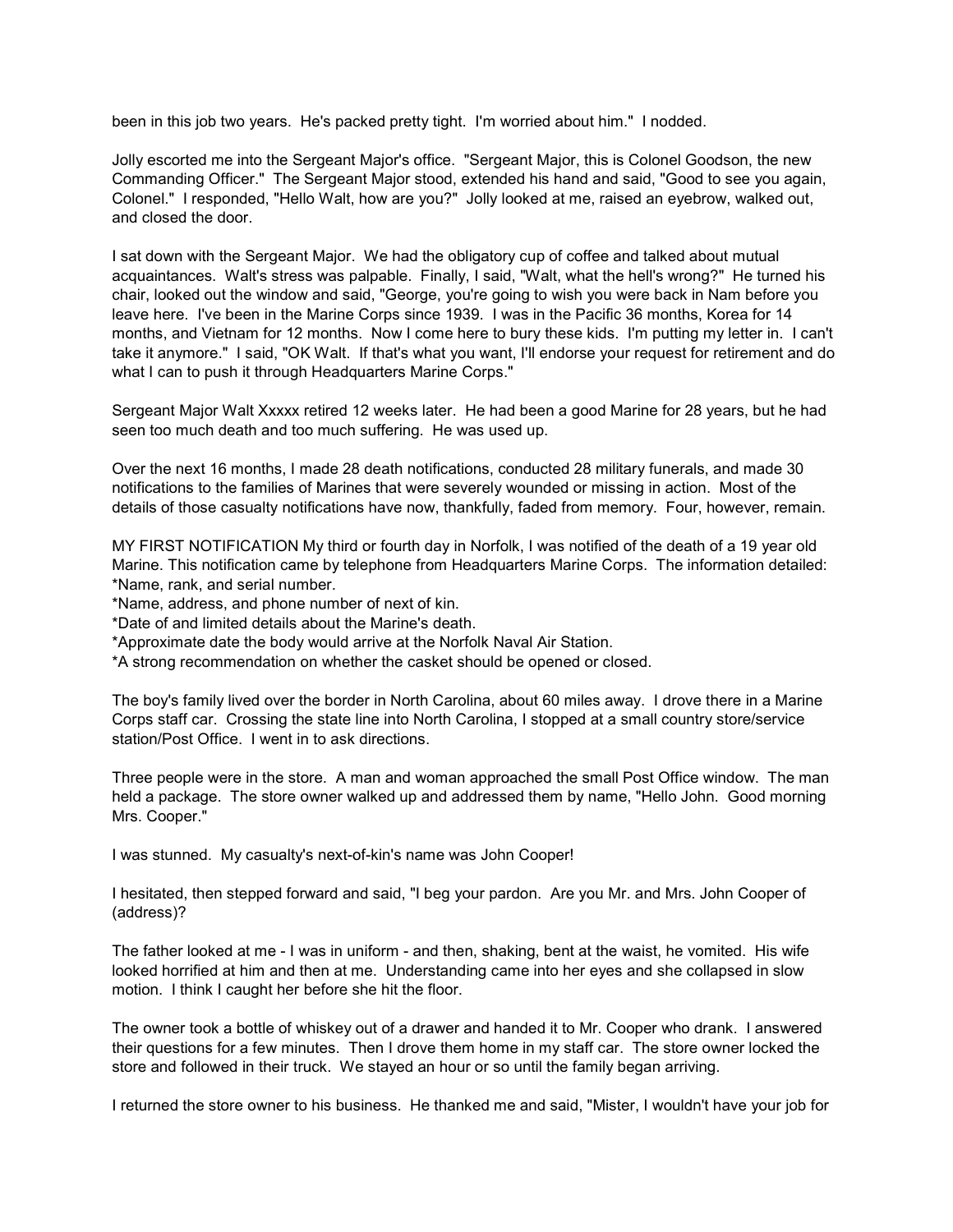a million dollars." I shook his hand and said; "Neither would I."

I vaguely remember the drive back to Norfolk. Violating about five Marine Corps regulations, I drove the staff car straight to my house. I sat with my family while they ate dinner, went into the den, closed the door, and sat there all night, alone.

My Marines steered clear of me for days. I had made my first death notification.

THE FUNERALS Weeks passed with more notifications and more funerals. I borrowed Marines from the local Marine Corps Reserve and taught them to conduct a military funeral: how to carry a casket, how to fire the volleys and how to fold the flag.

When I presented the flag to the mother, wife, or father, I always said, "All Marines share in your grief." I had been instructed to say, "On behalf of a grateful nation...." I didn't think the nation was grateful, so I didn't say that.

Sometimes, my emotions got the best of me and I couldn't speak. When that happened, I just handed them the flag and touched a shoulder. They would look at me and nod. Once a mother said to me, "I'm so sorry you have this terrible job." My eyes filled with tears and I leaned over and kissed her.

ANOTHER NOTIFICATION Six weeks after my first notification, I had another. This was a young PFC. I drove to his mother's house. As always, I was in uniform and driving a Marine Corps staff car. I parked in front of the house, took a deep breath, and walked towards the house. Suddenly the door flew open, a middle-aged woman rushed out. She looked at me and ran across the yard, screaming "NO! NO! NO! NO!"

I hesitated. Neighbors came out. I ran to her, grabbed her, and whispered stupid things to reassure her. She collapsed. I picked her up and carried her into the house. Eight or nine neighbors followed. Ten or fifteen minutes later, the father came in followed by ambulance personnel. I have no recollection of leaving.

The funeral took place about two weeks later. We went through the drill. The mother never looked at me. The father looked at me once and shook his head sadly.

ANOTHER NOTIFICATION One morning, as I walked in the office, the phone was ringing. Sergeant Jolly held the phone up and said, "You've got another one, Colonel." I nodded, walked into my office, picked up the phone, took notes, thanked the officer making the call, I have no idea why, and hung up. Jolly, who had listened, came in with a special Telephone Directory that translates telephone numbers into the person's address and place of employment.

The father of this casualty was a Longshoreman. He lived a mile from my office. I called the Longshoreman's Union Office and asked for the Business Manager. He answered the phone, I told him who I was, and asked for the father's schedule.

The Business Manager asked, "Is it his son?" I said nothing. After a moment, he said, in a low voice, "Tom is at home today." I said, "Don't call him. I'll take care of that." The Business Manager said, "Aye, Aye Sir," and then explained, "Tom and I were Marines in WWII."

I got in my staff car and drove to the house. I was in uniform. I knocked and a woman in her early forties answered the door. I saw instantly that she was clueless. I asked, "Is Mr. Smith home?" She smiled pleasantly and responded, "Yes, but he's eating breakfast now. Can you come back later?" I said, "I'm sorry. It's important. I need to see him now."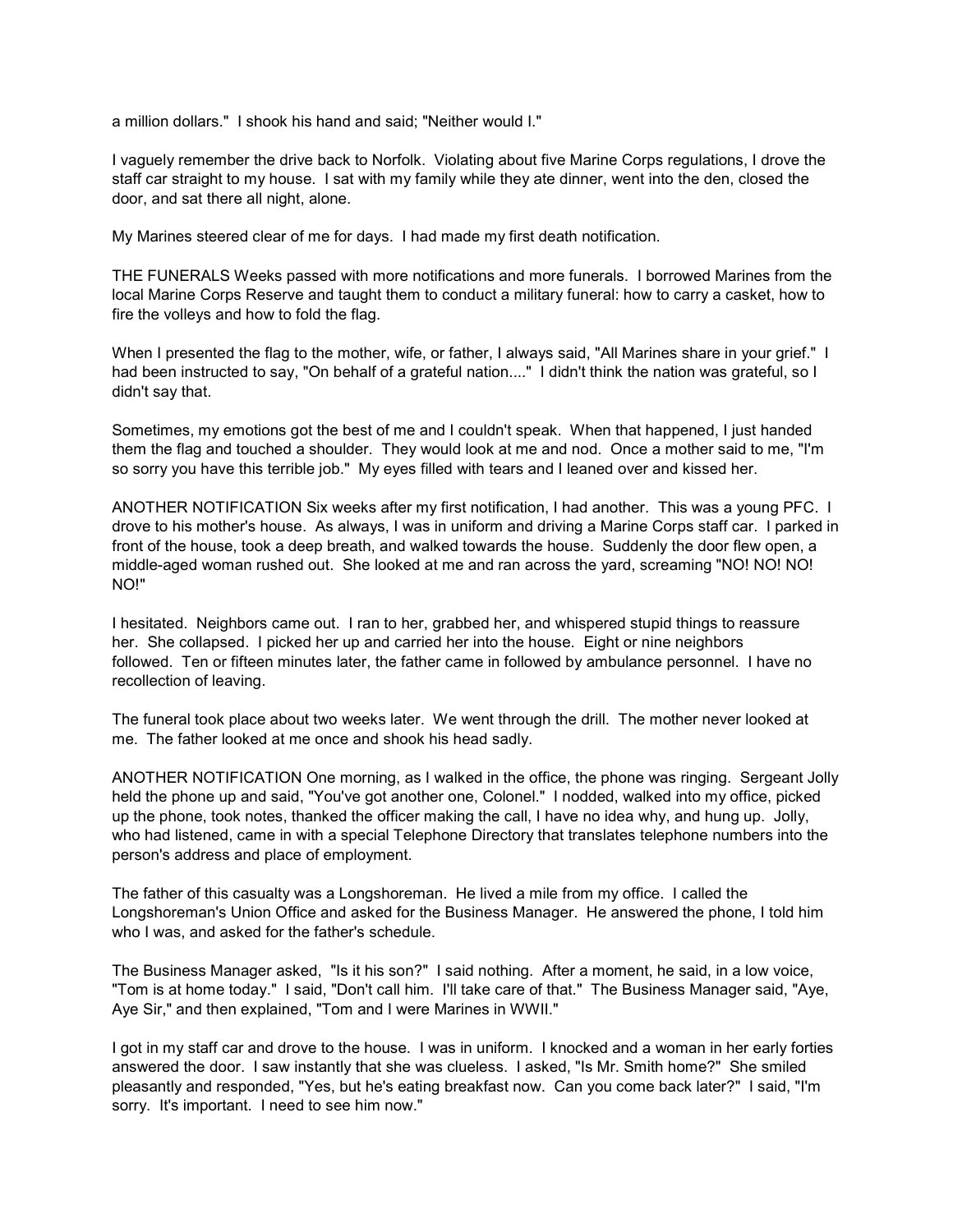She nodded, stepped back into the beach house and said, "Tom, it's for you."

A moment later, a ruddy man in his late forties, appeared at the door. He looked at me, turned absolutely pale, steadied himself, and said, "Jesus Christ man, he's only been there three weeks!"

Months passed. More notifications and more funerals. Then one day while I was running, Sergeant Jolly stepped outside the building and gave a loud whistle, two fingers in his mouth....... I never could do that..... and held an imaginary phone to his ear.

Another call from Headquarters Marine Corps. I took notes, said, "Got it." and hung up. I had stopped saying "Thank You" long ago.

Jolly, "Where?"

Me, "Eastern Shore of Maryland. The father is a retired Chief Petty Officer. His brother will accompany the body back from Vietnam ...."

Jolly shook his head slowly, straightened, and then said, "This time of day, it'll take three hours to get there and back. I'll call the Naval Air Station and borrow a helicopter. And I'll have Captain Tolliver get one of his men to meet you and drive you to the Chief's home."

He did, and 40 minutes later, I was knocking on the father's door. He opened the door, looked at me, then looked at the Marine standing at parade rest beside the car, and asked, "Which one of my boys was it, Colonel?"

I stayed a couple of hours, gave him all the information, my office and home phone number and told him to call me, anytime.

He called me that evening about 2300 (11:00PM). "I've gone through my boy's papers and found his will. He asked to be buried at sea. Can you make that happen?" I said, "Yes I can, Chief. I can and I will."

My wife who had been listening said, "Can you do that?" I told her, "I have no idea. But I'm going to break my ass trying."

I called Lieutenant General Alpha Bowser, Commanding General, Fleet Marine Force Atlantic, at home about 2330, explained the situation, and asked, "General, can you get me a quick appointment with the Admiral at Atlantic Fleet Headquarters?" General Bowser said, "George, you be there tomorrow at 0900. He will see you."

I was and the Admiral did. He said coldly, "How can the Navy help the Marine Corps, Colonel." I told him the story. He turned to his Chief of Staff and said, "Which is the sharpest destroyer in port?" The Chief of Staff responded with a name.

The Admiral called the ship, "Captain, you're going to do a burial at sea. You'll report to a Marine Lieutenant Colonel Goodson until this mission is completed..."

He hung up, looked at me, and said, "The next time you need a ship, Colonel, call me. You don't have to sic Al Bowser on my ass." I responded, "Aye Aye, Sir" and got the hell out of his office.

I went to the ship and met with the Captain, Executive Officer, and the Senior Chief. Sergeant Jolly and I